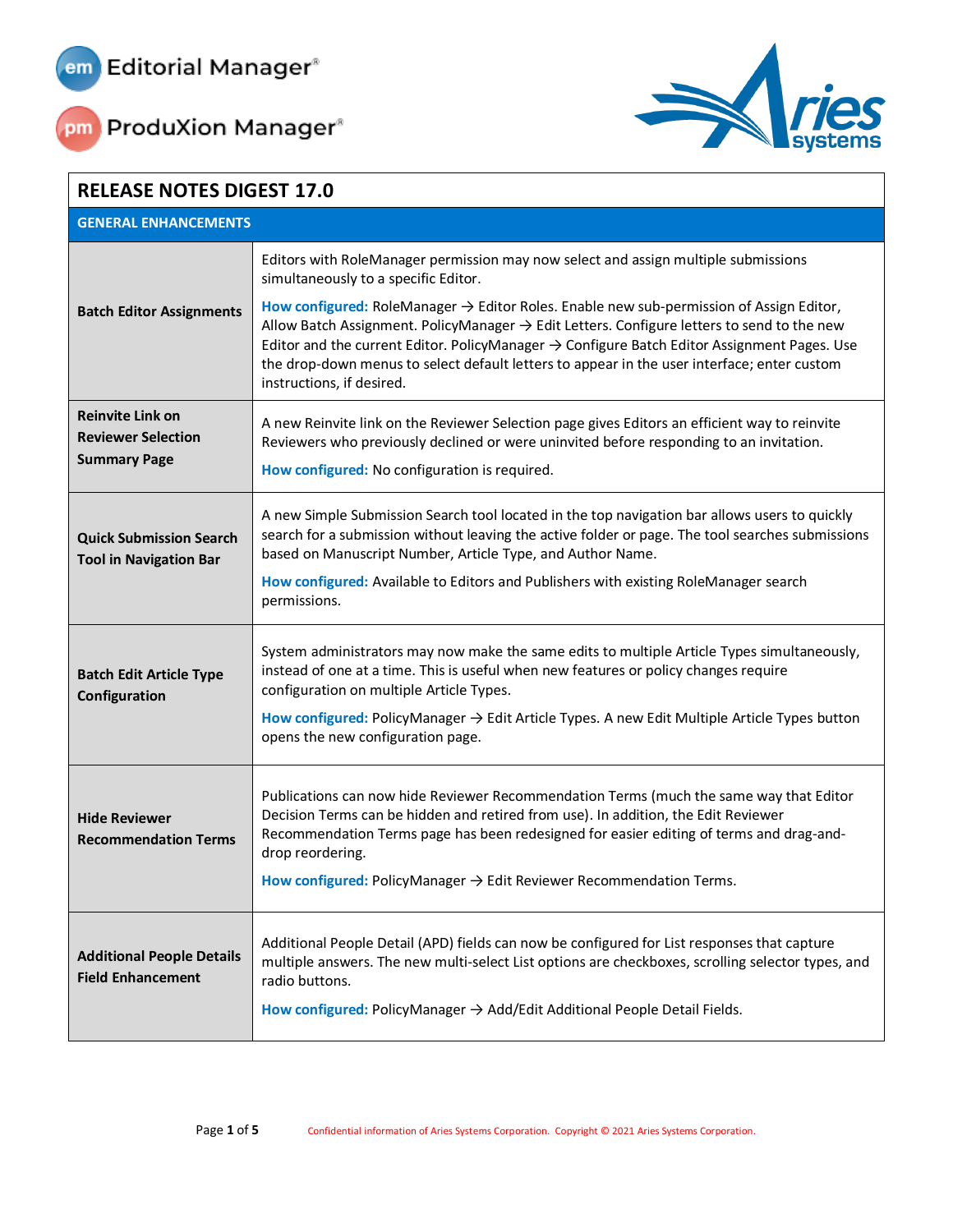

 $\Gamma$ 



| <b>Primary Manuscript File</b><br><b>Enhancement: PDFs Are</b><br><b>Eligible for Metadata</b><br><b>Extraction</b> | During the Author submission process, submission-related metadata can be automatically<br>extracted from Primary Manuscript Files in .doc or .docx format. Now the system can also extract<br>metadata from PDFs that are identified as Primary Manuscript Files.<br>How configured: PDFs submitted as Primary Manuscript Files will be included for metadata<br>extraction by default. A new setting to exclude PDFs from metadata extraction is added to<br>PolicyManager $\rightarrow$ Edit Article Types $\rightarrow$ Add/Edit Article Type.                                                                                                                                                                                                                                   |
|---------------------------------------------------------------------------------------------------------------------|-------------------------------------------------------------------------------------------------------------------------------------------------------------------------------------------------------------------------------------------------------------------------------------------------------------------------------------------------------------------------------------------------------------------------------------------------------------------------------------------------------------------------------------------------------------------------------------------------------------------------------------------------------------------------------------------------------------------------------------------------------------------------------------|
| <b>Option to Disable</b><br><b>Co-Author Metadata</b><br><b>Extraction</b>                                          | Publications can now disable automatic metadata extraction of Co-Author information during<br>the submission process. When this setting is selected, only the names of Corresponding Authors<br>will be extracted and displayed in the Authors section of the Manuscript Data page, and<br>instructions inform the Author that data for additional Authors is not required at this time. This<br>option will be useful for publications that want to simplify the initial submission process for<br>Authors.<br>How configured: PolicyManager $\rightarrow$ Edit Article Types $\rightarrow$ Add/Edit Article Type. New settings to<br>exclude metadata extraction for new and revised submissions appear in the Submission Item<br>Parameters section.                             |
| <b>Collaborative Author</b><br><b>Groups Enhancement</b>                                                            | Collaborative Author Groups, also known as group authors, are added to the data the system<br>attempts to extract during the submission process. Names of Collaborative Author Groups will<br>be displayed on the Manuscript Data page and in the standard list of Authors shown elsewhere<br>in the system. Article Types may be configured to allow Authors to enter and edit Collaborative<br>Authors manually.<br>How configured: PolicyManager $\rightarrow$ Edit Article Types $\rightarrow$ Add/Edit Article Type. A new setting is<br>added to the All Authors Parameters section to allow Authors to enter/edit Collaborative Author<br>names manually.                                                                                                                    |
| <b>Auxiliary PDF Option</b>                                                                                         | A third submission PDF option is added to the Author/Editor and Reviewer PDFs. This Auxiliary<br>PDF may be used for an additional purpose, such as a preprint PDF. An Auxiliary PDF will be<br>accessible to Editors and Publishers via the View Submission link, available as an email<br>attachment (if Attachments feature is enabled), and available as a submission file for task<br>assignment (for publications using production tracking or Task Manager).<br>How configured: Auxiliary PDF option is added to the existing PDF configuration pages.<br>PolicyManager $\rightarrow$ Define PDF Cover Page Layouts. Select the items to display on the Auxiliary<br>PDF's cover page. PolicyManager → Add/Edit Article Type. Select the Auxiliary PDF Cover Page<br>Layout. |
| Customizable<br><b>Instructions on Update</b><br><b>My Information Page</b>                                         | The Update My Information page enables users to edit their account information. Publications<br>can now customize the instructional text that displays at the top of this page.<br>How configured: PolicyManager $\rightarrow$ Registration and Login Policies. A new custom text field,<br>Header Information Update Instructions (Top of Update My Information Page), is added to the<br>page.                                                                                                                                                                                                                                                                                                                                                                                    |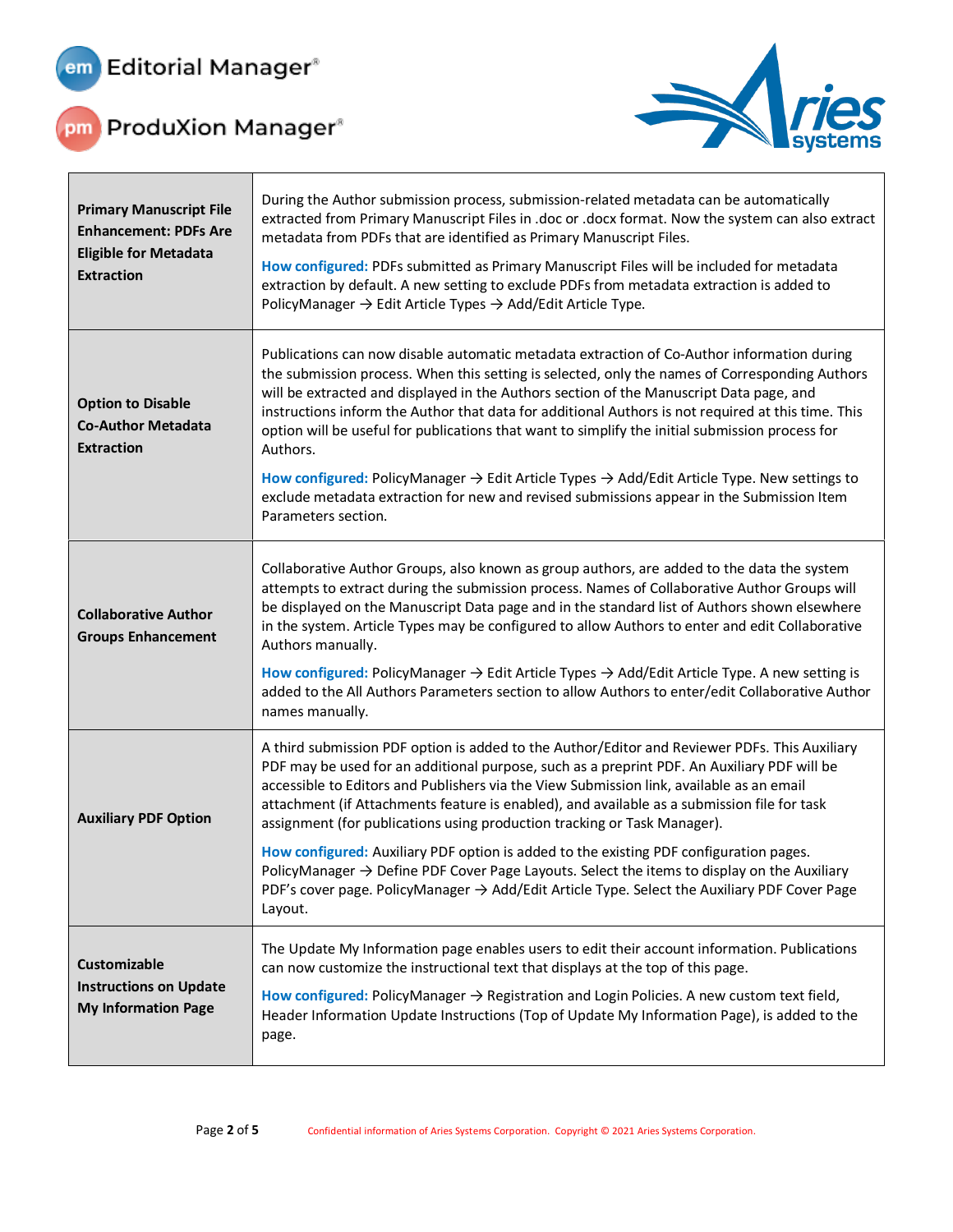

 $\Gamma$ 



| <b>Prevent Proxy</b><br><b>Registration of</b><br><b>Anonymized Users</b>   | Publications can configure the system to prevent proxy registration of users who previously<br>requested that their personal information be removed from the system. Editors who have<br>permission to proxy register users will see a warning message if they try to proxy register an<br>individual who has been anonymized. This applies to Register New User, Author and Reviewer<br>invitations, and EM-to-EM submission transfer.<br>How configured: PolicyManager $\rightarrow$ Privacy Policy Configuration. A new section, Prevent Proxy<br>Registration of Anonymized Users, is added to the page. A checkbox setting enables the feature.                                                                                                                                                                                                                                                                                                                                                   |
|-----------------------------------------------------------------------------|--------------------------------------------------------------------------------------------------------------------------------------------------------------------------------------------------------------------------------------------------------------------------------------------------------------------------------------------------------------------------------------------------------------------------------------------------------------------------------------------------------------------------------------------------------------------------------------------------------------------------------------------------------------------------------------------------------------------------------------------------------------------------------------------------------------------------------------------------------------------------------------------------------------------------------------------------------------------------------------------------------|
| <b>Enhanced Technical</b><br><b>Check</b>                                   | Enhancements to the Technical Check feature make it more flexible. Publications can configure<br>multiple technical checklists (instructions). These checklists are assigned by Article Type. A<br>technical check may be configured to be performed at original submission, revision, both, or<br>neither.<br>How configured: PolicyManager $\rightarrow$ Configure Technical Check. The enhanced page enables<br>configuration of multiple technical checklists. PolicyManager $\rightarrow$ Edit Article Types $\rightarrow$ Add/Edit<br>Article Type. Configure technical checklist for new and revised submission.                                                                                                                                                                                                                                                                                                                                                                                |
| <b>One-way Submission</b><br><b>Transfer Relationships</b>                  | Publications can configure one-way submission transfer relationships, allowing receipt of<br>transferred submissions from a second publication while suppressing transfers out to that<br>publication, or vice versa. In addition, specific decisions in the Reject and Transfer family can be<br>associated with specific target publications, and the system will alert Editors if they select a<br>transfer target publication where the manuscript was previously submitted or transferred.<br>How configured: AdminManager $\rightarrow$ Configure Cross-Publication Submission Transfer $\rightarrow$ Enable<br>One-Way Submission Transfer. Suppress transfers to individual target publication sites with<br>checkbox settings. PolicyManager → Add/Edit Editor Decision Terms. New option to associate<br>specific transfer target publications with Reject and Transfer decision terms.                                                                                                      |
| ORCID v3.0 API                                                              | Editorial Manager is updated to use ORCID API version 3.0 for all ORCID API calls. Functionality in<br>EM remains the same with this update, and users will experience no changes in registration,<br>login, or other activities in EM related to ORCID.<br>How configured: No publication site configuration needed. Your Aries Account Coordinator will<br>contact you about upgrading to ORCID API v3.0.                                                                                                                                                                                                                                                                                                                                                                                                                                                                                                                                                                                            |
| <b>Manuscript Analysis</b><br><b>Services Integration via</b><br><b>API</b> | Manuscript analysis services can integrate with Editorial Manager via API. This feature enables<br>publication staff to send submission files to a third-party service for analysis and to receive and<br>view the resulting reports within Editorial Manager. Any service registered with Aries to use the<br>API may be enabled for use on a publication site. The system can be configured (by Article Type)<br>to send submission materials automatically at selected editorial workflow events. Editor and<br>Publisher roles may be granted permission to send materials for analysis manually. All roles may<br>be granted permission to view analysis reports.<br>How configured: Contact your Aries Account Coordinator. PolicyManager $\rightarrow$ Edit Article Types $\rightarrow$<br>Add/Edit Article Type. Workflow events may be selected to send submission files for analysis<br>automatically. RoleManager $\rightarrow$ Editor, Author, and Reviewer Roles. Enable new permissions. |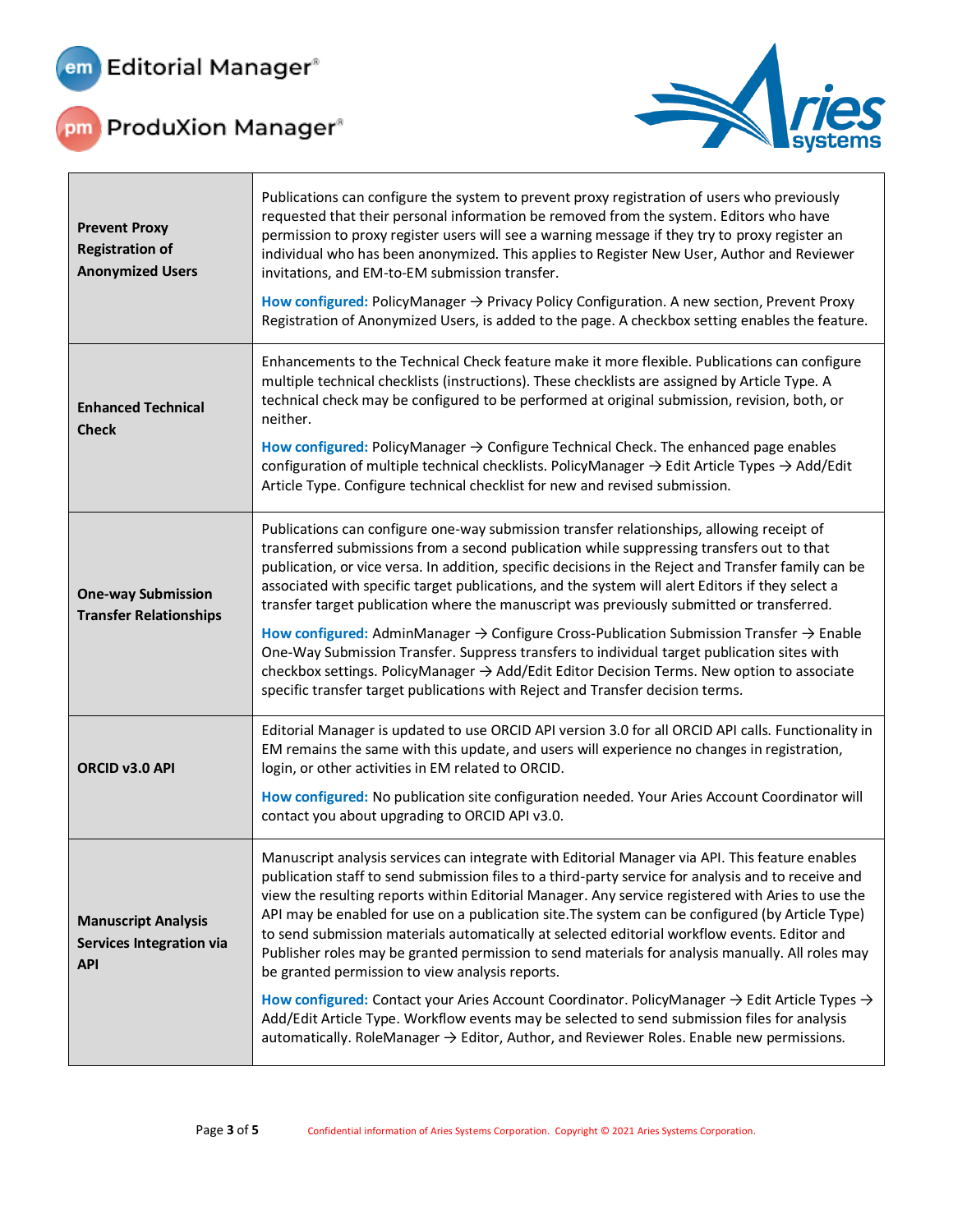



| <b>Data Repository</b><br><b>Integration via API</b>                               | Data repositories can integrate with Editorial Manager via API. This feature enables Authors to<br>upload files to a data repository during the submission process and include them as<br>supplementary submission items. Editorial Manager will send the repository submission and<br>author metadata related to the files that were deposited and provide status updates as the<br>submission moves toward publication. Integrated third-party repositories will be available for<br>use on all publication sites, and publishers may register limited-access proprietary repositories<br>for use only by their publication sites.<br>How configured: Contact your Aries Account Coordinator. PolicyManager $\rightarrow$ Edit Submission<br>Items → Add/Edit Submission Item Type. New repository-related settings appear for<br>Supplemental Item Type Family. |  |
|------------------------------------------------------------------------------------|--------------------------------------------------------------------------------------------------------------------------------------------------------------------------------------------------------------------------------------------------------------------------------------------------------------------------------------------------------------------------------------------------------------------------------------------------------------------------------------------------------------------------------------------------------------------------------------------------------------------------------------------------------------------------------------------------------------------------------------------------------------------------------------------------------------------------------------------------------------------|--|
| <b>Convey Integration for</b><br><b>Conflict of Interest</b><br><b>Disclosures</b> | Publications that have an agreement with Convey can request, retrieve, and view Author Conflict<br>of Interest (COI) Disclosures from within Editorial Manager. The system can be configured (by<br>Article Type) to initiate a request automatically to Convey at selected editorial workflow events.<br>The system will also automatically request an update whenever changes are made to the<br>submission's author list. Editor roles may be granted permission to request COI disclosure<br>information manually. Editor, Author, and Reviewer roles may be granted permission to view the<br>information.                                                                                                                                                                                                                                                    |  |
|                                                                                    | How configured: Contact your Aries Account Coordinator. PolicyManager $\rightarrow$ Edit Article Types $\rightarrow$<br>Add/Edit Article Type. A new checkbox setting enables an Article Type for use with the feature;<br>workflow events may be selected for automatic retrieval request. RoleManager $\rightarrow$ Editor,<br>Author, and Reviewer Roles. Enable new permissions. Link must be configured to display on<br>custom Details pages for Editor roles. Instructions on Conflict of Interest Disclosures page may<br>be customized by role.                                                                                                                                                                                                                                                                                                           |  |
| <b>EM Web Services for</b><br><b>Production Data</b>                               | A new API call will allow retrieval of production-related metadata for submissions using a GET<br>method. Responses can be returned in XML or JSON format.                                                                                                                                                                                                                                                                                                                                                                                                                                                                                                                                                                                                                                                                                                         |  |
|                                                                                    | How configured: EM Web Services must be enabled. The new API call will use the same<br>credentials and authentication as the existing Web Services API calls.                                                                                                                                                                                                                                                                                                                                                                                                                                                                                                                                                                                                                                                                                                      |  |
| PRODUCTION TRACKING ENHANCEMENTS                                                   |                                                                                                                                                                                                                                                                                                                                                                                                                                                                                                                                                                                                                                                                                                                                                                                                                                                                    |  |
| <b>Enterprise View Available</b><br>for Additional Folders                         | Enterprise View (EV) enables staff to manage the production process across multiple<br>publications belonging to the same Business Publisher. Five additional folders are added to the<br>EV menu: 'At-Risk' Submissions, Production Initiated - No Tasks Assigned, Submission Tasks I<br>Have Assigned, View All Submissions in Production, View All Tasks With Authors.                                                                                                                                                                                                                                                                                                                                                                                                                                                                                          |  |
|                                                                                    | How configured: Contact your Aries Account Coordinator to enable Enterprise View. Editor and<br>Publisher roles with existing EV RoleManager permissions will have access to the folders.                                                                                                                                                                                                                                                                                                                                                                                                                                                                                                                                                                                                                                                                          |  |
| <b>New NIHMS DTD for</b><br><b>PubMed Central Deposits</b>                         | The new NIHMS-PubMed Central Deposit Document Type Definition (DTD) is available as a<br>transmittal method for publication sites using ProduXion Manager. The new DTD mirrors the<br>earlier NIHMS-PMC DTD for exporting files in accordance with NIHMS-PMC requirements.                                                                                                                                                                                                                                                                                                                                                                                                                                                                                                                                                                                         |  |
|                                                                                    | How configured: PolicyManager $\rightarrow$ ProduXion Manager $\rightarrow$ Configure Workflows and Production<br>Tasks.                                                                                                                                                                                                                                                                                                                                                                                                                                                                                                                                                                                                                                                                                                                                           |  |